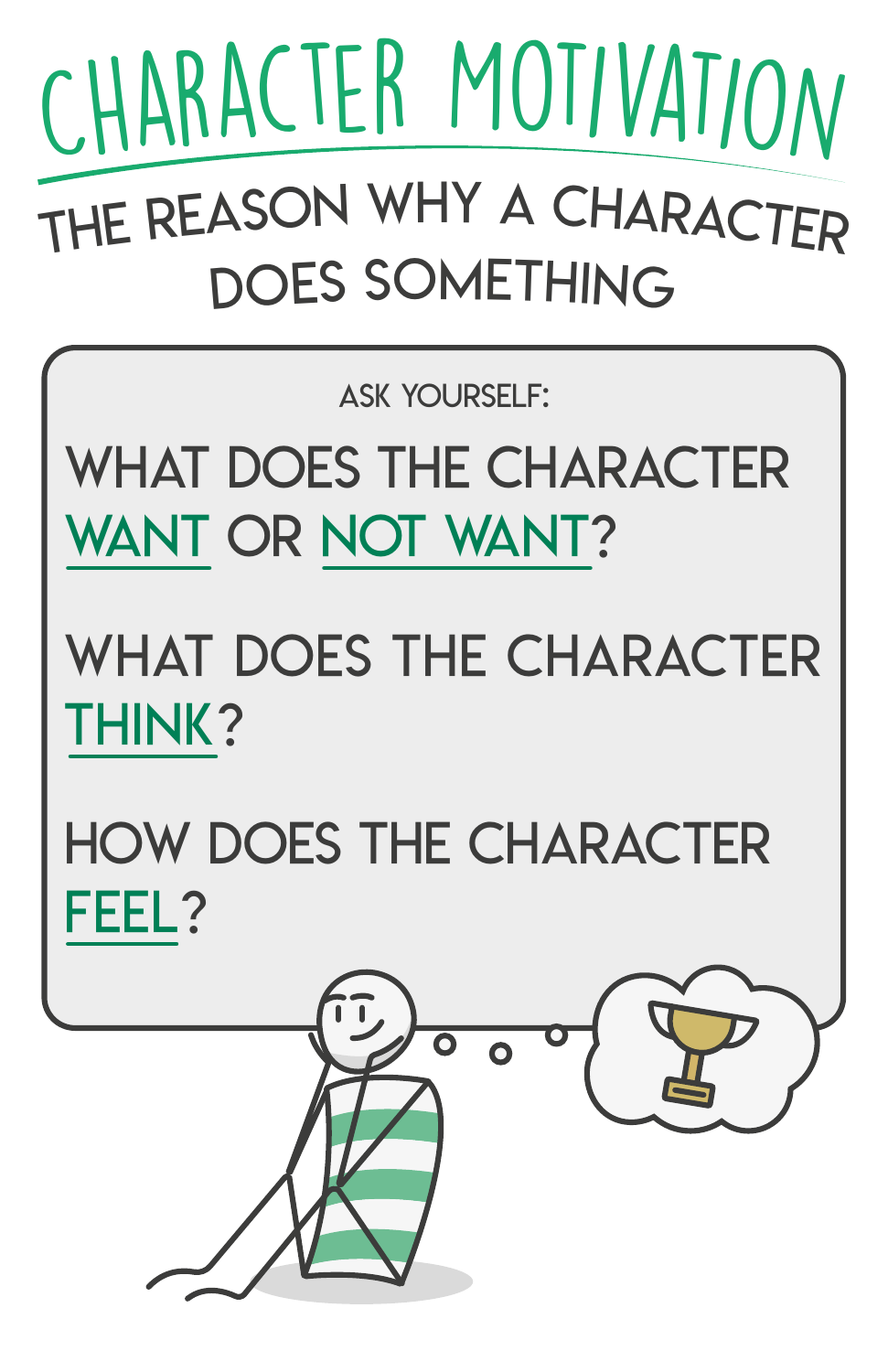### WHAT HAPPENED YESTERDAY?



#### DO I REMEMBER WHAT HAPPENED YESTERDAY?

YES, I DO!

#### **THEN, BEGIN** reading today's PAGES.



No problem! Go back a few pages and reread.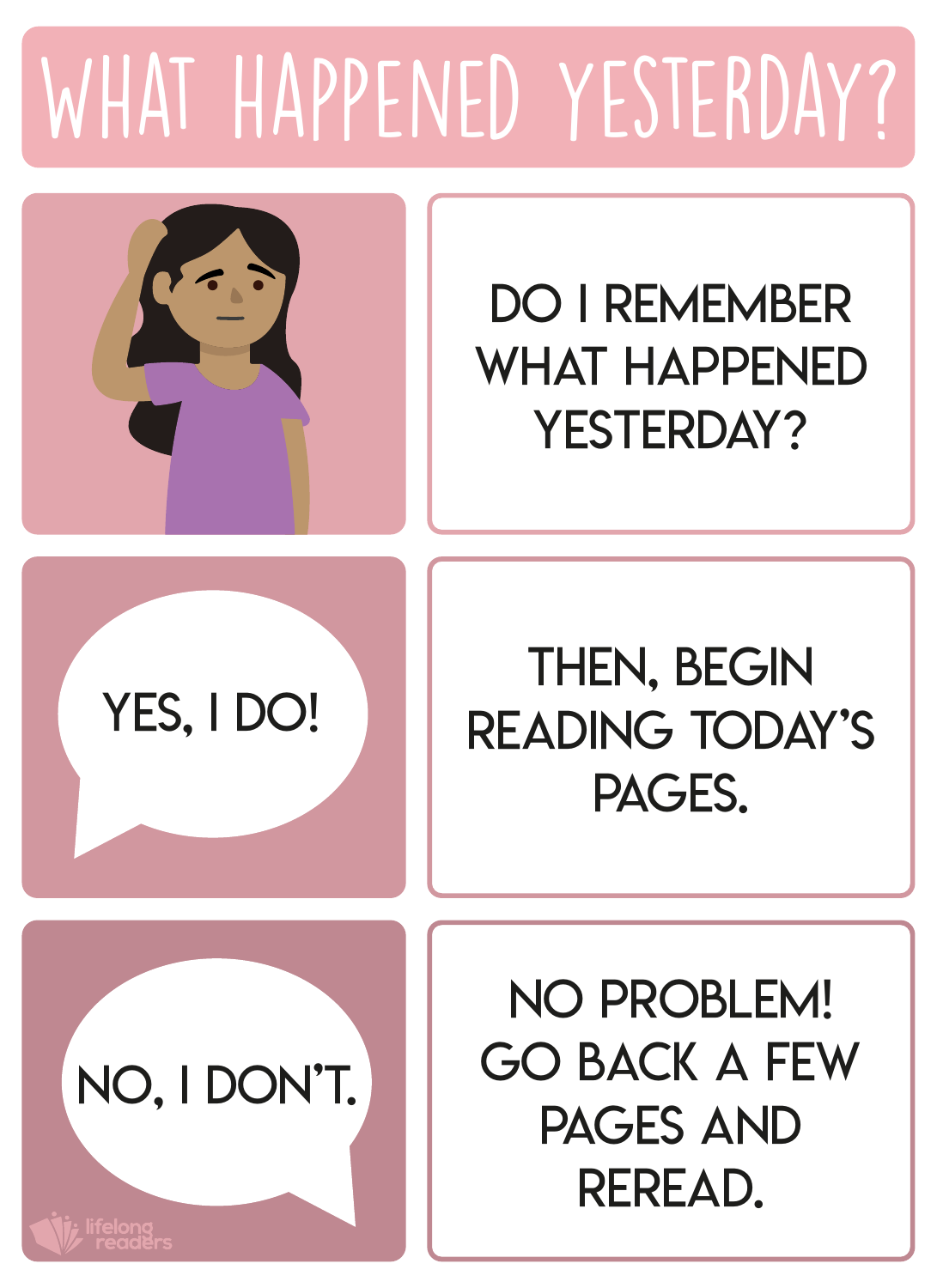#### **AGREE**

#### I agree with  $\frac{1}{2}$  , where  $\frac{1}{2}$

BECAUSE...

#### **DISAGREE**

I disagree with

BECAUSE...

#### build on

I agree with \_\_\_\_\_\_ and I WOULD LIKE TO ADD ON...

#### DEAL WITH **CONFUSION**

i don't **UNDERSTAND** 

#### **CLARIFY**

WHAT EVIDENCE DO YOU HAVE? WHY DO YOU THINK THAT?



LET'S SEE WHAT THINKS...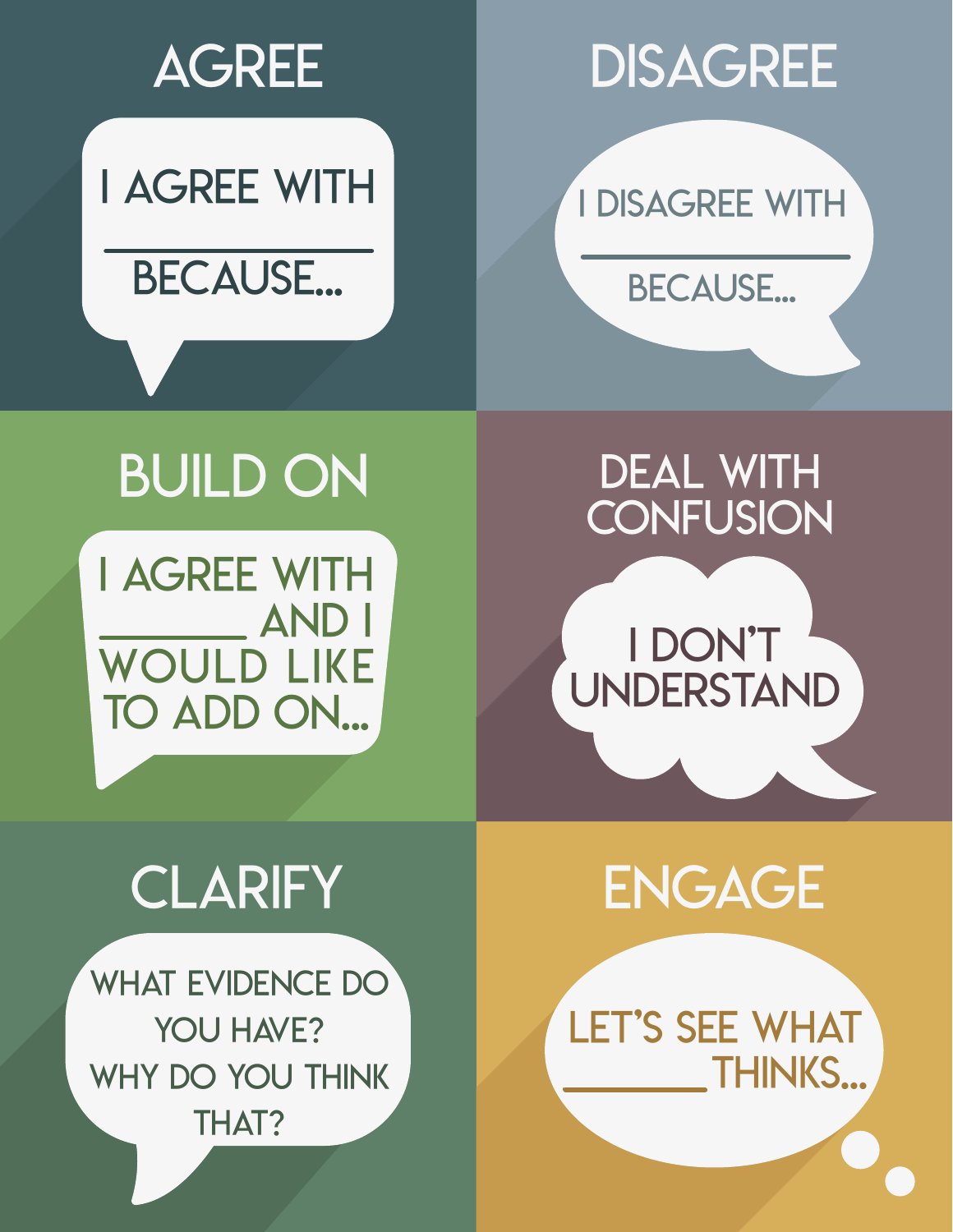### Add More Evidence



#### MORE EVIDENCE

Try to use two pieces of evidence in your response.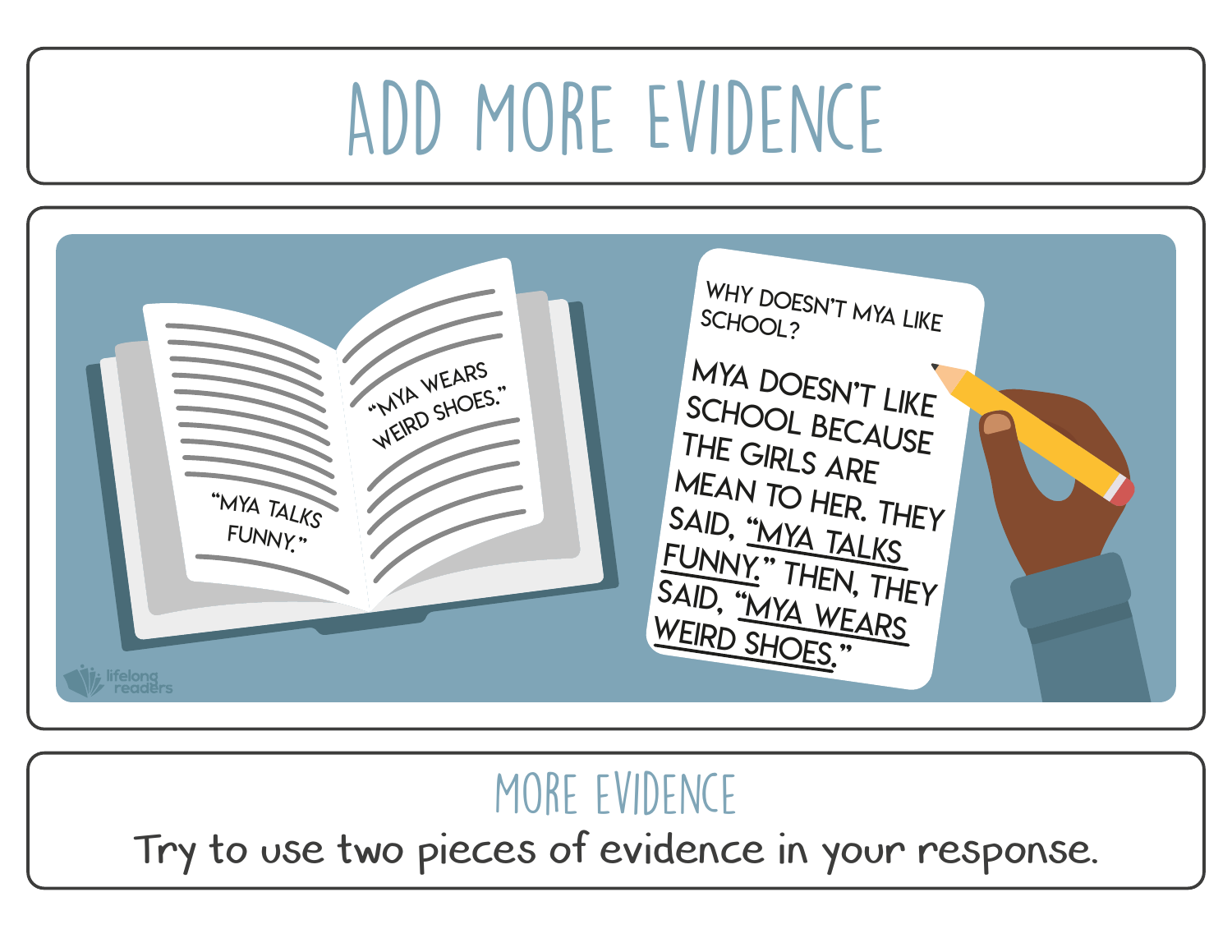### Break the word into small, easy to read parts. **CHUNK IT**



Wow, she is a won-der-ful friend.